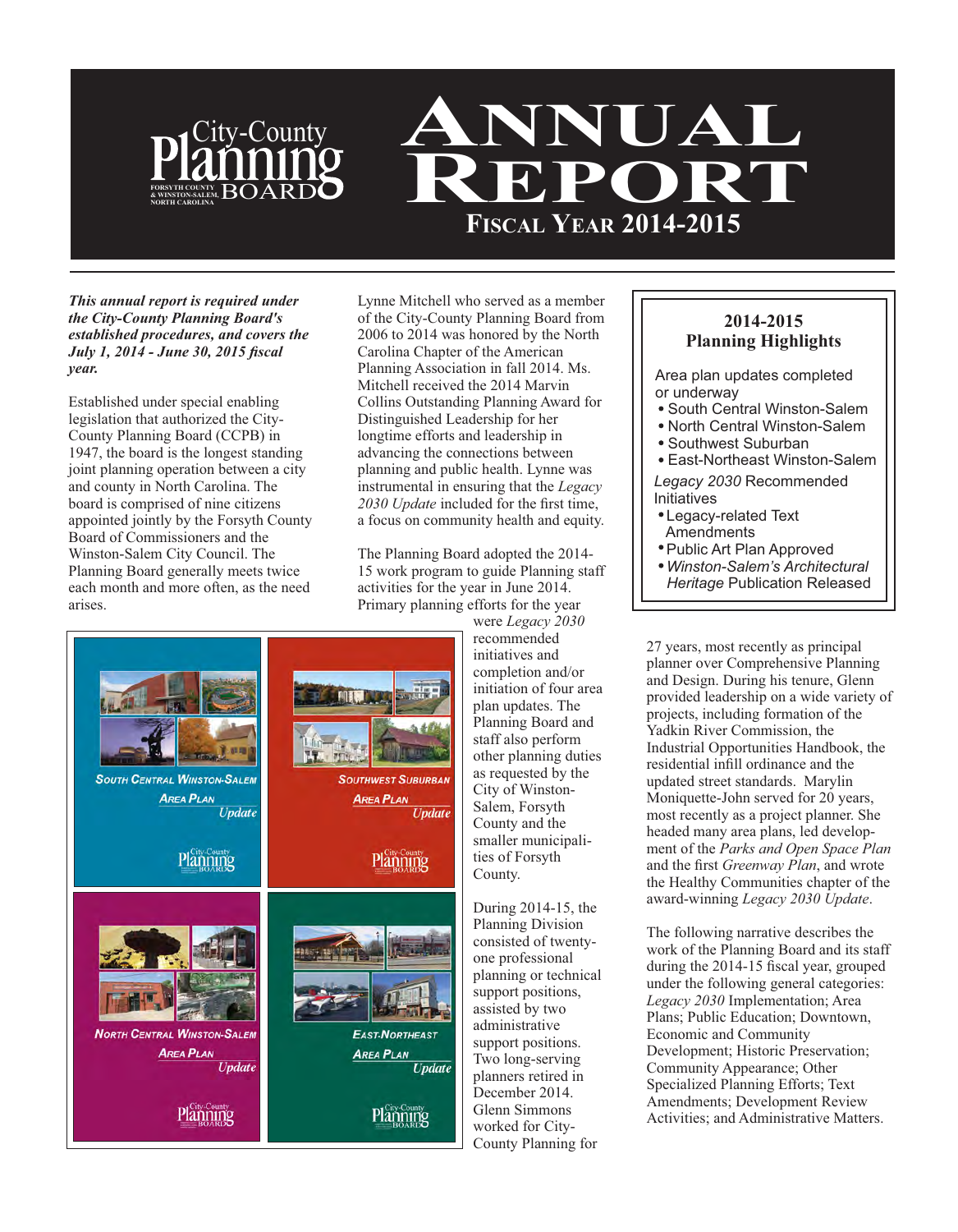### *LEGACY 2030*  **IMPLEMENTATION** *General*

The *Legacy 2030 Update* was adopted by and became the official comprehensive plan for Forsyth County and all its municipalities in 2012-13. The *Legacy 2030* document is available in a printed version and a digital version (www.*Legacy2030*.com).

The City-County Planning Board and staff are now focused on implementation of the *Legacy 2030* plan. Highlights of *Legacy 2030* implementation efforts during the 2014-15 fiscal year are provided immediately following and in other sections of this report.

#### *Expanded Legacy Status Report*

*Legacy 2030* included numerous Action Agenda Items intended to implement the objectives of the plan. The *Legacy 2030*  Implementation Report was updated and expanded in April 2015 to prioritize these action items and identify the responsible agencies and expected timing of implementation. A number of these were included on the City and County Managers' lists of high priority items which identified completed items and emphasized key items of importance to be addressed in coming years.





### *Residential Opportunity Areas Report*

Staff completed the Residential Opportunity Areas report in spring 2015 to identify opportunities in central Winston-Salem for residential development beyond scattered individual lots. The report provides maps and other information for the 44 Residential Opportunity

Areas identified in the six area plans with land area in *Legacy's* Growth Management Area 2, the Central City. The primary objective of the report is to encourage reinvestment in the Central City and assist developers, housing advocates and elected leaders identify sites for housing development.



#### *Public Art Plan*

In June 2014, the Planning Board forwarded the report *Public Art – Planning and Opportunities for the City of the Arts* to the Winston-Salem City Council, who recommended the creation of a public art plan. Working with a group of local arts professionals, staff produced a public art plan with the central recommendation of creating a City-County Public Art Commission that would encourage, propose, fund, place, and maintain public art in Winston-Salem and Forsyth County. The plan was recommended by the Planning Board in January 2015 and adopted by City Council and the County Commissioners in April 2015. Since then, Planning staff has been presenting the plan to the officials in Forsyth County's towns before developing an interlocal agreement on how the Public Art Commission will be appointed, staffed, and funded.

### *Rural Historic Resource Preservation Report*

Rural historic resource preservation is one of the objectives of the Rural Character chapter of *Legacy 2030*. In the fall of 2014, staff reviewed local government policy regulations to assess whether any gaps exists between regulations and objectives stated in *Legacy 2030*. The report also addressed opportunities for moving forward on objectives to preserve and protect

Forsyth County's rural historic resources. Staff presented the report to the Planning Board with recommended activities to fulfill specific objectives.

#### *Healthy Design Principles and Health Impact Assessment Update*

In June 2015, staff presented an update to the Healthy Design Principles and Health Impact Assessment report to the Planning Board with more detailed recommendations for addressing these areas in a comprehensive manner. Recommendations include specific ordinance amendments, additions to the design guidelines, the creation of a healthy design checklist, and the use of health impact assessments to review publicly funded projects. Implementation of the recommended ordinance amendments will be based on the adopted implementation schedule for the Sustainable Zoning Practices Report. Provisions for healthy design and safety will be incorporated into the existing design guidelines as they are periodically updated. A healthy design checklist will be developed during 2015-16. Lastly, health impact assessments will be completed for public projects as opportunities become available.

#### *Legacy-Related Text Amendments*

In accordance with *Legacy 2030* recommendations and community desires, staff developed new Unified Development Ordinances (UDO) regulations for urban agriculture in the Winston-Salem city limits (UDO-257). Under these regulations, which were adopted by City Council in May 2015, agriculture is allowed as a principal use in residential districts in Winston-Salem with Board of Adjustment approval. Previously, agriculture was only allowed in these areas as an accessory use. The amendment also made it easier to undertake agriculture in commercial and industrial areas of the city.

Low-intensity commercial is a land use that has been discussed in all area plans but has never been matched to a particular zoning district. Planning staff developed a UDO amendment (UDO-262) which modified the lightly utilized Neighborhood Business (NB) District to create a formalized low-intensity commercial district. Uses allowed in the proposed NB District include office, low-intensity retail, and personal services. Building size and signage limitations were also included, as well as a number of design enhancements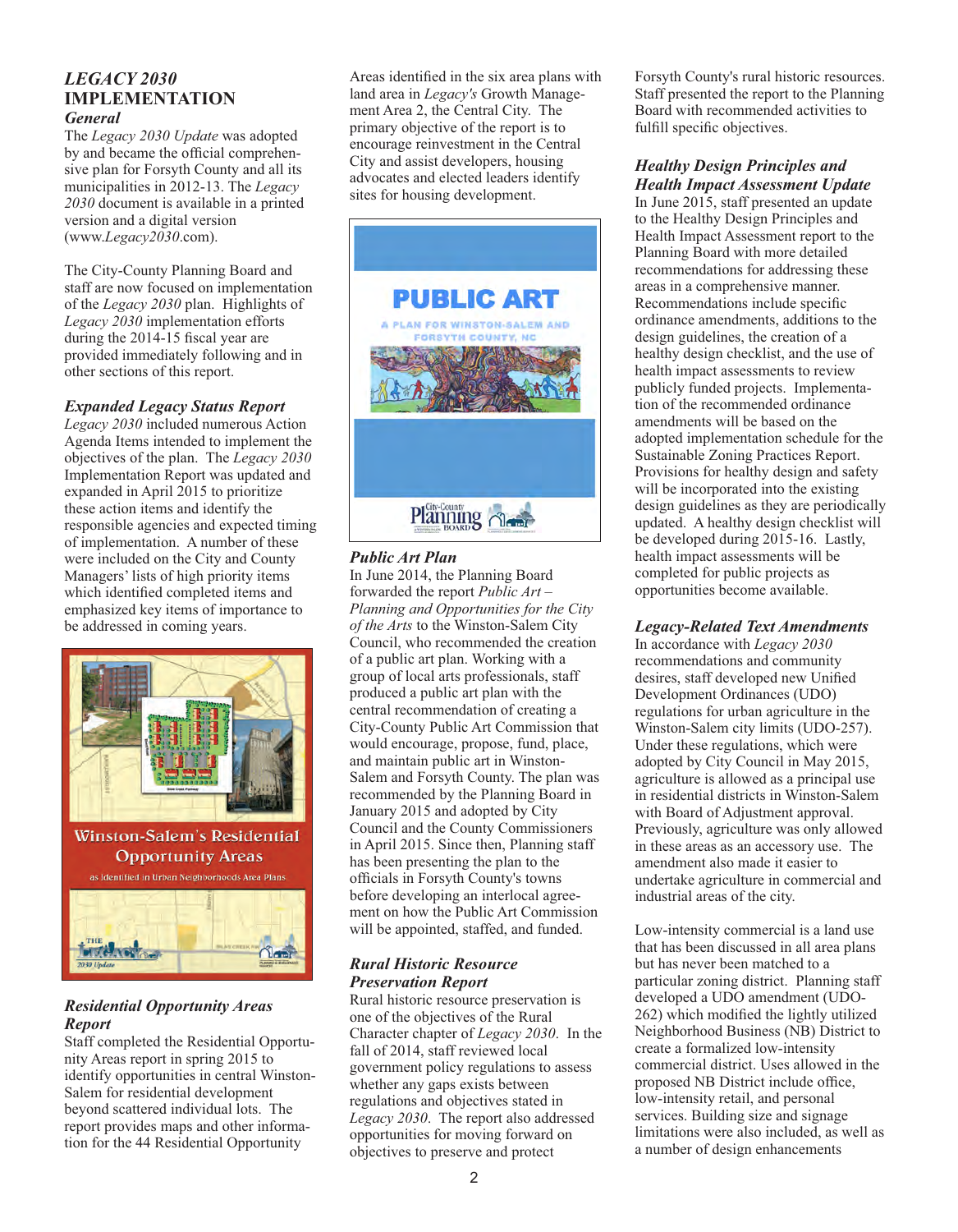intended to promote pedestrian orientation and residential compatibility. The Planning Board recommended approval of the text amendment to the elected bodies in June 2015.

A revision to current UDO parking standards was also undertaken in 2014- 15. *Legacy 2030* includes many recommendations related to this topic. Staff drafted a comprehensive parking text amendment (UDO-261) based on a report presented to the Planning Board in 2014. The most significant aspects of this text amendment address: bicycle parking in urban and suburban areas; crossaccess drives and private pedestrian walkways for commercial and multifamily developments; enhanced interior parking lot landscaping for parking lots that exceed 175 percent of minimum requirements; and required parking lot landscaping for expansions or redevelopment of existing uses. The Planning Board will hold a public hearing on the text amendment in July 2015.

# *Zoning District and Use Consolidation*

Staff prepared a report examining the potential for zoning district and use consolidation within the UDO. The report examined the practical and legal considerations surrounding consolidation, and did not generally recommend consolidation. The Planning Board concurred with the recommendations of the report and chose not to pursue a text amendment at this time.

# **AREA PLANS** *Area Plan Updates*

Area plans apply *Legacy 2030* recommendations at the community and neighborhood level. Following adoption of *Legacy 2030*, the area plan process was revised to make it shorter and more streamlined, while providing opportunities for citizen participation. In 2014-15, three area plan updates were adopted and one was initiated. Since the adoption of *Legacy 2030*, a total of nine area plan updates (including an updated Downtown Plan) have been adopted.

# *South Central Area Plan*

The *South Central Winston-Salem Area Plan Update* was started in the previous fiscal year. This area (general plan area is south of Northwest Boulevard, west of US 52, north of I-40, and east of Peters Creek Parkway) has seen significant revitalization efforts since the previous plan for the area was adopted in 2003.

The plan update was developed with the goal of preserving the great number of historic resources in the area while allowing compatible new development at key locations. The plan update was adopted by Planning Board in August 2014 and the City Council in October 2014.

# *North Central Area Plan*

The *North Central Winston-Salem Area Plan Update* was started in the summer of 2014. The planning area (bounded on the north by Reynolds Boulevard and Akron Drive; on the east by US 52; on the south by Martin Luther King, Jr. Drive, Eighth Street, and the Norfolk Southern Railway; and on the west by the Children's Home) has seen signicant revitalization in residential neighborhoods by the City and Habitat for Humanity since the original plan was adopted in 2007. In addition to standard land use, transportation and historic resource planning, staff worked with the community on detailed planning and design for several commercial and mixed-use areas as a part of the plan development process. The Planning Board adopted the plan in February 2015 and the City Council adopted the plan in April 2015.

# *Southwest Suburban Area Plan*

The *Southwest Suburban Area Plan Update* includes land area in both Winston-Salem's and Forsyth County's jurisdictions. The area (general plan area is south of Business 40/US 421 and Silas Creek Parkway, west of Ebert Road, north of the Forsyth County/Davidson County boundary, and east of Muddy Creek) has experienced significant commercial and residential growth north of Clemmonsville Road. Residents located south of Clemmonsville Road expressed a preference for their area to remain rural in nature to support farming and preserve the historic Moravian Hope-Fraternity settlements. Plan recommendations have been crafted to accommodate the diverse nature of the planning area. The plan was adopted by Planning Board in April 2015 and the City Council in June 2015, with the County Commissioners expected to consider the plan in August 2015.

# *East-Northeast Area Plan*

Significant progress was also made on the *East-Northeast Winston-Salem Area Plan Update* in 2014-15. This area (general plan area is south of Akron Drive, west of US 52, north of Business

40, and east of US 158) has not experienced many changes since the original plan was adopted in 2008. Renewed interest by nonprofit and for-profit developers is expected to bring new development activity to the plan area. The *East-Northeast Area Plan* was presented to the Planning Board in June 2015 and a public hearing was scheduled for August 2015. City Council consideration is anticipated in fall 2015.

# **Area Plan Implementation Status Report**



# *Area Plan Status Report*

Every two years, the Planning and Development Services Department releases an updated Area Plan Implementation Status Report to evaluate the status of area plan recommendations. This report serves as a tool to help elected officials, other departments, outside organizations and the general public review the status of specific projects, prioritize work program items and budget requests, and establish capital improvement priorities. This year, staff designed the report to be more appealing and user friendly, incorporating all area plan recommendations and including graphic indicators that show the status of a work item at a glance. The revised report format also includes *Legacy 2030 Update* chapter summaries, which provide an overview of the functional elements included in *Legacy* and how they relate to specific area plan recommendations.

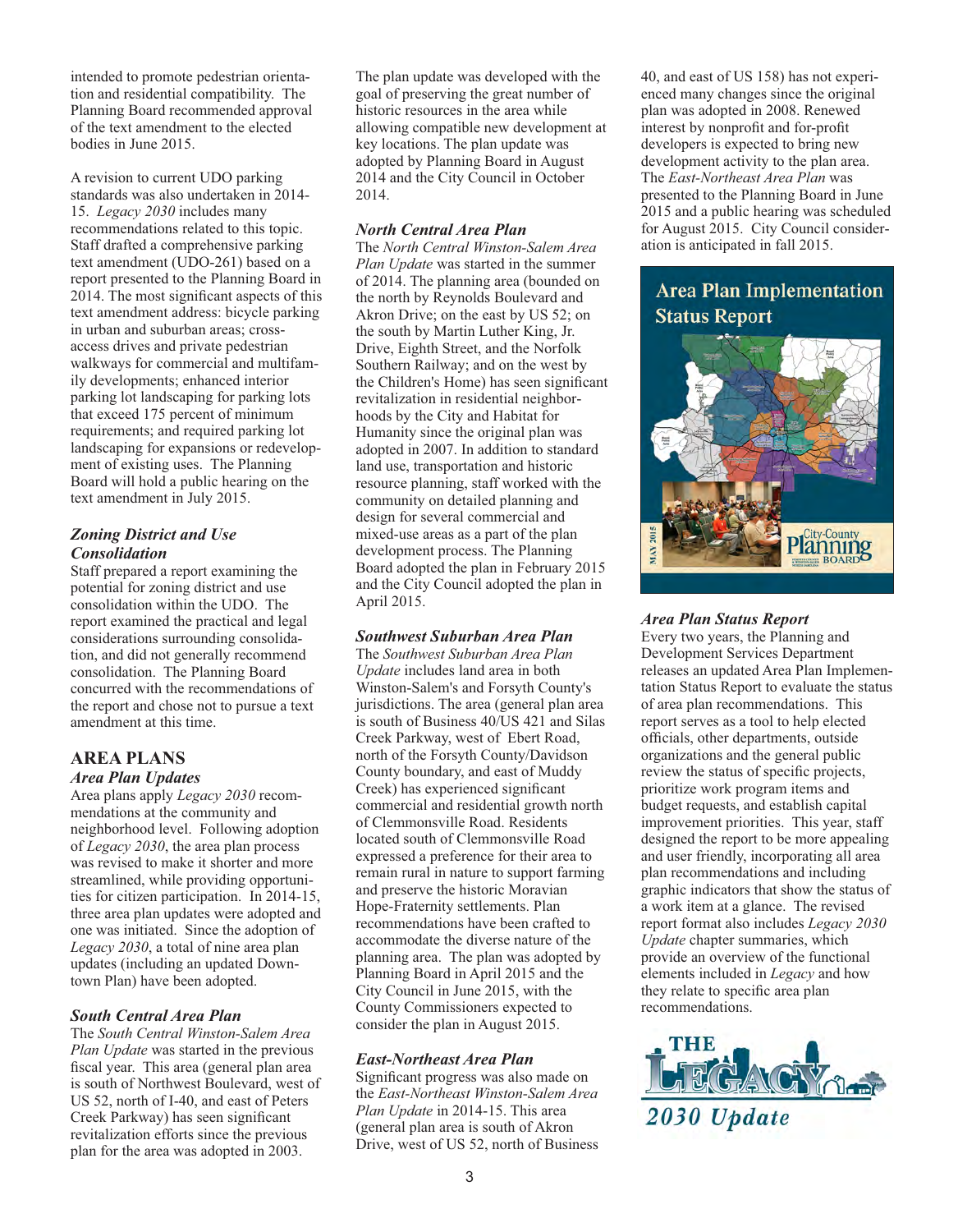# **PUBLIC EDUCATION INFO and OUTREACH** *Design for Compatible Multifamily/*

*Higher Density Housing* To efficiently accommodate growth and create livable communities, *Legacy 2030* recommends well-designed, higher density and mixed-use development. In 2014, Planning staff created a slide show geared towards neighborhood residents highlighting the latest economic and demographic trends affecting the local multifamily market and showing examples of how new multifamily developments are responding to those trends. In 2014-15, Planning staff created another version of the slide show aimed at real estate and development profes-

sionals. Staff is taking the presentations to groups in the community interested in multifamily development. A narrated version of the slideshow was also developed for use on TV13 and the Planning website.



# *Community Appearance Educational Series*

Continuing the partnership with New Garden Landscaping & Nursery, the Community Appearance Commission sponsored a Fall Container Gardening Seminar in September 2014. The seminar was held at the Paul J. Ciener Botanical Garden, continuing a partnership established the previous fiscal year. Approximately seventy people were in attendance for the seminar conducted by Beckie Berlin.

# *Historic Preservation Month*

The Preservation Month Partners, which includes the Forsyth County Historic Resources Commission (HRC), Preserve Historic Forsyth (PHF), Old Salem

Museum and Gardens, New Winston Museum, Reynolda House, and Preservation North Carolina, held thirteen events during Preservation Month in May 2015. The events included open houses, lectures, demonstrations, marker unveilings of historic markers and more.



The month began with a kick-off party at the Rosenbacher House, a Local Historic Landmark, hosted by PHF and LMI Builders, Inc. The HRC hosted a historic marker unveiling for the R. J. Reynolds Labor Strikes plus an apartment tour on site at the newly rehabilitated Factory 64 Apartment Lofts. The Rural Hall Train Depot was the host for the HRC open house. The event was celebrated as a community day with food, art contests, depot tours, and more. The Preservation Month Partners concluded the month with Winston-Salem Neighborhood Trolley Tours.

#### *Planning Newsletter*

The Planning Division's bi-monthly newsletter continues to inform a wide variety of stakeholders in the community of planning activities. The newsletter is available in the Planning office. distributed via email to elected and appointed official and interested citizens and posted on the department's web site.

#### *Development Dashboard Report*

The Development Dashboard publication was introduced in January 2015, providing a summary of local building permit data at glance. The dashboard is a two-page quarterly report that summarizes major residential and commercial development trends in Winston-Salem and Forsyth County. The estimated construction values of these developments are listed, along with the number of dwelling units or square footage, as well as a comparison of previous development highs and lows from the past ten years. In two issues, the same data was highlighted for Downtown Winston-Salem, where much develop-

ment activity has occurred. Development information is also mapped to graphically show where new development is occurring.

# **DOWNTOWN, ECONOMIC and COMMUNITY DEVELOPMENT**

*Downtown Plan Implementation* Planning staff continues to collaborate with the Downtown Winston-Salem Partnership (DWSP) and serve on subcommittees to help implement recommendations of the *Downtown Plan*.

Planning staff worked with the DWSP and others to nominate Fourth Street for the "Great Main Street" designation as part of the North Carolina Chapter of the American Planning Association's (NCAPA) Great Places in North Carolina program. In selecting Fourth Street as a Great Main Street winner in 2014, NCAPA cited the efforts of local partnerships to make the street a vibrant center of commerce and community. NCAPA presented the award to Mayor Allen Joines in August 2014. Fourth Street joins past winners from some of the state's largest cities, including Fayetteville Street in Raleigh, Tyron Street in Charlotte and Lexington Street Avenue in Asheville.

#### *Business Park Sites Evaluation*

Planning staff researched six potential locations for future business parks in Winston-Salem in response to a request from Winston-Salem Business, Inc. (WSBI). Staff identified six areas for further investigation by WSBI that would appear to be most suitable for land assembly and development. Four of the areas are located in southeastern or southern Forsyth County, and the other two areas are situated near US 52 in north central and north suburban Winston-Salem. The advantages and constraints of each site were examined.

#### *Waughtown Neighborhood Plan*

The S.G. Atkins Community Development Corporation has partnered with the Piedmont Triad Regional Council and Winston-Salem State University to create a strategic revitalization plan for the Waughtown Neighborhood. Planning staff is assisting in this effort as members of the core team and is supporting the work of the three task force teams that have been created. The strategic plan is scheduled to be completed by the end of 2015.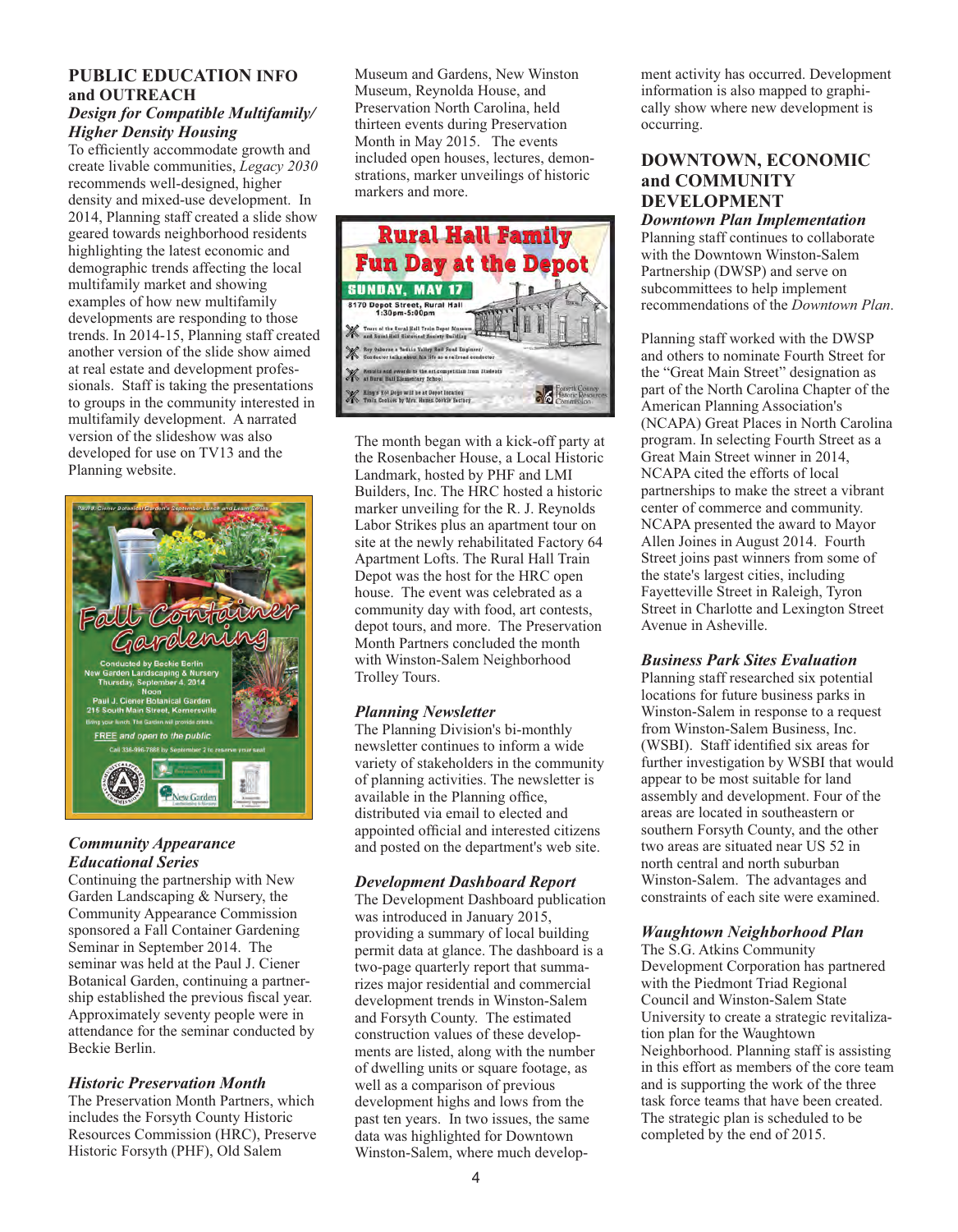# **HISTORIC PRESERVATION**

*Certicates of Appropriateness* During 2014-2015, ninety-six Certificate of Appropriateness applications were reviewed from the H Districts (Old Salem and Bethabara), the HO District (West End), and the Local Historic Landmark properties.

#### *Historic Markers*

Two historic markers were installed as part of the City's Historic Marker Program during 2014-2015. Marker unveiling ceremonies were held in the fall of 2014 for the Belews Street Neighborhood and in the spring of 2015 for the R. J. Reynolds Labor Strikes.



#### *Local Historic Landmark Designations*

During 2014-2015, the Reynolds Building and the Charles A. Cooper House were designated as Forsyth County Local Historic Landmarks. The Reynolds Buildings is currently undergoing rehabilitation for adaptive reuse (hotel, restaurant and apartments) and the Charles A. Cooper House is a reconstruction in Old Salem.

#### *National Register of Historic Places*

Five properties were listed on the National Register of Historic Places during 2014-2015: Thurmond and Lucy Hanes Chatham House; Reynolds Building; Waller Farm; Old German Baptist Brethren Church; and the Pepper Building.



#### *Survey and Publication Update Winston-Salem's Architectural Heritage*, an encyclopedic survey of historic buildings, factories, churches and homes in Winston-Salem, was released in May 2015. The 808-page book was commissioned by the Historic Resources Commission and uses the architectural surveys completed over the last 10 years as one of its primary resources. The book provides a fascinating record of how and why Winston-Salem grew, documenting historically significant structures and describing how more than 110 neighborhoods came to be developed. The text is augmented by more than 900 documentary and current images. The book was written by preservation consultant and Winston-Salem native, Heather Fearnbach, with editing and mapping by Historic Resources and other Planning Division staff members.

Historic Resources staff is discussing potential funding of a companion publication focusing on the architectural resources of Forsyth County and its small towns with Forsyth County staff.

#### *HRC Retreat*

The Forsyth County Historic Resources Commission held a retreat in December 2014. The Commission requested staff to initiate several changes to the historic resource provisions of the Unified Development Ordinances (UDO) to clarify several issues, to incorporate after-the-fact Certificates of Appropriateness (COAs), and to extend the expiration timeframe for COAs from one to three years. The resulting text amendment, UDO-259, was recommended for approval by the City-County Planning Board in May 2015. The Commission also established follow-up procedures to assure COA work was

completed correctly and directed staff to update the application processes and guidelines for Historic Markers and Local Historic Landmarks.

### **COMMUNITY APPEARANCE** *Roots Day*

The Community Appearance Commission (CAC), in collaboration with the Vegetation Management Department and Keep Winston-Salem Beautiful, organized and held a successful Community Roots Day in October 2014 in

the Belview



neighborhood. This year marked the 22nd Anniversary of the event that began in 1993 in the Boston-Thurmond neighborhood.

Volunteers planted approximately 370 trees, of eight different varieties, throughout the neighborhood during the event. Since the inaugural event, over 7,500 trees have been planted throughout the City of Winston-Salem.

Winston-Salem City Council Members James Taylor Jr. and Denise Adams welcomed the crowd of volunteers during the opening ceremony. Winston-Salem City Manager Lee Garrity and Planning Board member Paul Mullican were also in attendance at the event. Pastor Bishop of the First Waughtown Baptist Church provided the invocation.

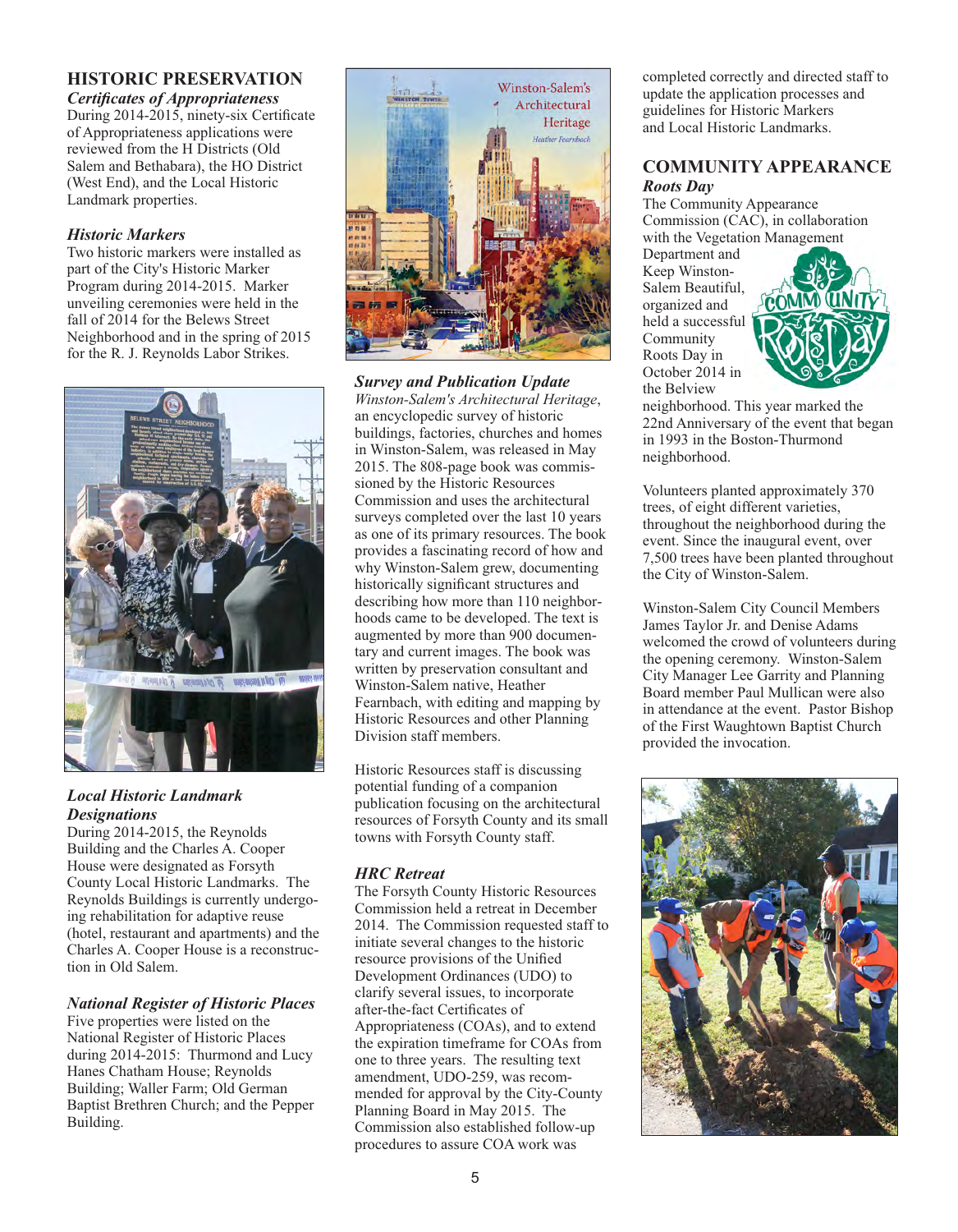#### *Biennial CAC Work Program*

The CAC held its biennial retreat in November 2014 at the Fred Salva Pavilion, Truliant Federal Credit Union to develop the 2015-2016 work program. During the retreat, members discussed, with the help of facilitator Kristy Eske-Balard, the overall goals for the Commission and work items for the next two years. Three overarching goals – to promote, to educate, and to award – were identified as being the focus of the Commission's work. With these goals in mind, the members decided that in addition to their current and on-going tasks, the expansion of the education seminar program and awards program will be included on the 2015-16 work program.

# *Public Project Review*

During 2014-2015, the Technical Advisory and Project Review Committee of the CAC reviewed five publicly funded projects: the renovation of the Lowery Building; improvements to the Special Operations Response Team (SORT) Building; a new shade structure for the

Winston-Salem Recreation and Parks Department; District Two Police Station renovation; and the Forsyth County Central Library.



### *Community Appearance Award Signage Program*

As part of the 2014 Community Appearance Awards program held in June 2014, a new signage program was initiated by the CAC. Winners of an award had a sign placed on the winning property for a period of two months to publicly recognize their achievement. Two winners were showcased every two months between July 2014 and June 2015.

### **OTHER SPECIALIZED PLANNING EFFORTS** *Local Foods*

The Healthy Communities chapter of *Legacy 2030* includes recommendations related to food access and urban agriculture. Planning staff has continued to participate in the efforts of the Forsyth Community Food Consortium to expand access to healthy, affordable food for all residents. During 2014-15, a text amendment which allows agriculture as a stand-alone use in the City of Winston-Salem was developed with the assistance and support of the Forsyth Community Food Consortium (see *Legacy*-related Text Amendments section.)

ment projections out to the year 2040 to be used in the Triad Regional Transportation Model. Planning staff used *Legacy 2030* and area plan recommendations, along with subdivision and development approvals, as the basis for their growth projections.

#### *Environmental Review*

Planning staff is responsible for making sure that the City and County comply with the National Environmental Policy Act when using federal funds for projects undertaken by the City's Community and Business Development Department and the County's Housing Department. In 2014-15, Planning staff completed an environmental assessment

> of a multifamily construction project as well as reviews of more than 150 individual housing rehab projects. Of those projects, 84 were reviewed by the Planning Division's historic preservation staff as part of the National Historic Preservation Act.

*Rolling Hills Workgroup*

Forsyth County became sole owner of the Rolling Hills

property (located in Tobaccoville) which was initially targeted for a joint City-County firearms training facility. As a result of that, the County Manager formed a workgroup that included Planning staff to discuss potential use of the property with the goal of making recommendations to the County Commissioners. The Commissioners heard a presentation about the proposed land uses for the property and are expected to make a determination in late summer 2015.



# *Regional Planning*

Planning staff continued to be involved in the regional sustainable communities planning project, Piedmont Together. The planning phase of the project concluded in spring 2014 and efforts are now focusing on adoption and implementation.



*Forsyth County Central Library* Forsyth County sent out a Request for Proposals for interested firms to submit qualifications to be considered for the design and construction of the new Forsyth County Central Library. Planning staff assisted County officials in reviewing these proposals and suggested the top firms to be inter-

*Transportation Planning*

Winston-Salem Department of

Planning Organization (MPO).

the Technical Coordinating and

According to an arrangement that has been in place for several years, Planning staff provides assistance and support to the transportation planning efforts of the

Transportation (WSDOT). Together, they provide the primary staffing for the Winston-Salem Urban Area Metropolitan

During 2014-15, Planning staff continued to provide administrative support to

Transportation Advisory Committees of the MPO, assist with transportation planning efforts, and serve on various transportation-related committees. In late summer 2014, Planning staff worked with WSDOT and staff from communities in Forsyth and surrounding counties

viewed.

# 6 on population, housing unit and employ-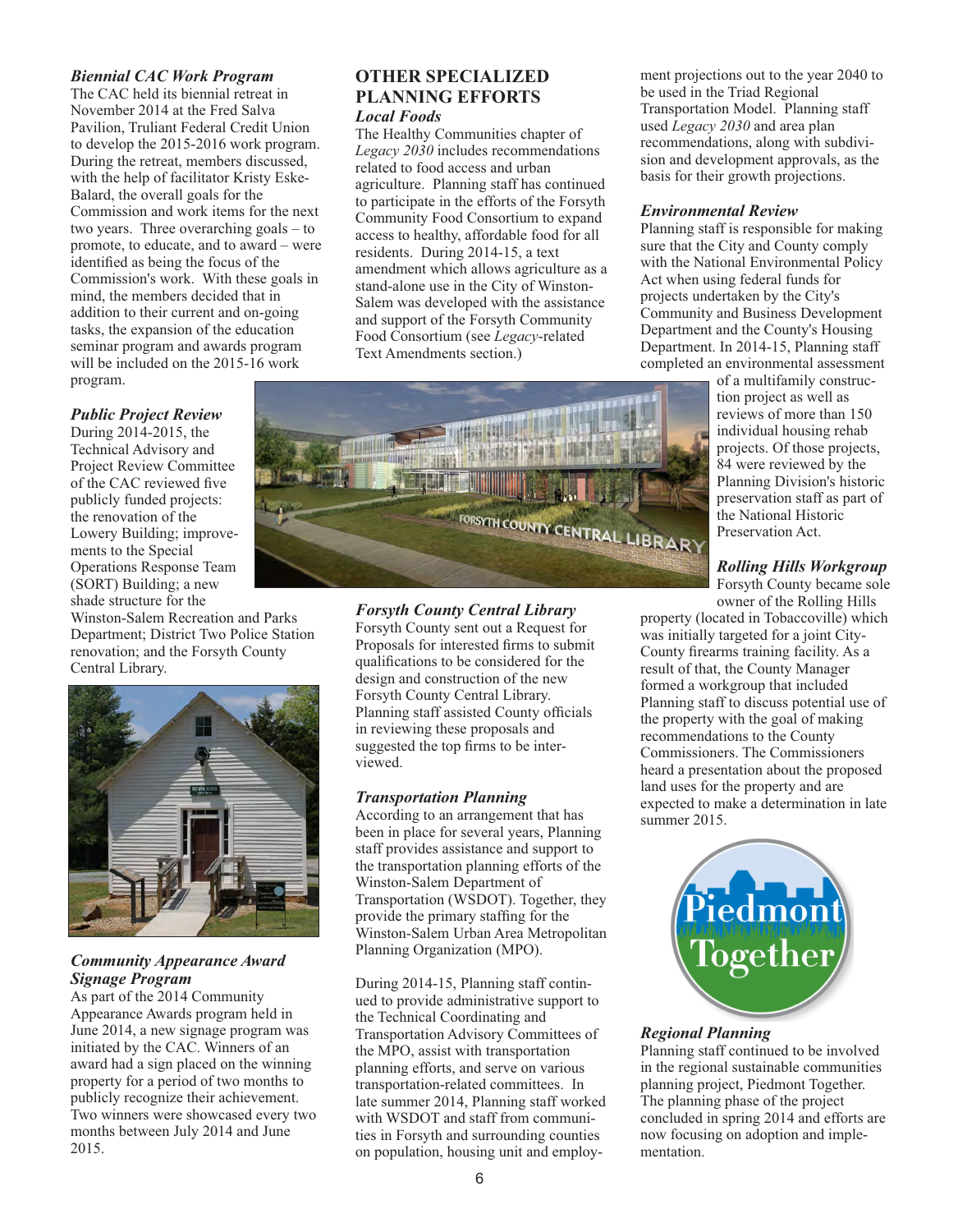# **TEXT AMMENDMENTS**

In 2014-15, Planning staff processed 13 Unified Development Ordinances (UDO) text amendments. *Legacy*-related text amendments (urban agriculture, lowintensity commercial zoning district, and parking standards) are discussed in the *Legacy 2030* Implementation section of this annual report. An amendment related to Certificates of Appropriateness is discussed in the Historic Preservation. Planning section. Other significant text amendments in 2014-15 were:

### *Communications Towers*

Two text amendments revising recently adopted communication tower standards were adopted in 2014-15. The first of these, UDO-250, required trees to be preserved near new communications towers within a radius equal to the height of the proposed tower. The second, UDO-254, was proposed by the Winston-Salem City Council to limit the height of communications towers in residential areas to 150' (from a previous maximum of 199'). This amendment also added regulations limiting which types of towers could be constructed in stands of deciduous or evergreen trees.



#### *View Corridor*

Staff developed a text amendment, UDO-258, which will expand the highway corridors protected by view corridor standards to include: the entirety of Business 40 through Downtown; the area adjacent to US 52 affected by the new Salem Creek Connector; and, the Eastern Leg of the Northern Beltway. If adopted, new billboards will be prohibited in these areas. The Planning Board recommended approval of the text amendment in May 2015 and the amendment is pending consideration by the Winston-Salem City Council and Forsyth County Commissioners.

# **DEVELOPMENT REVIEW ACTIVITIES**

The table below summarizes development review activities processed and coordinated by the Planning Board staff for the 2013-14 and 2014-15 fiscal years.

|                                                    | 2013-14 | 2014-15 |
|----------------------------------------------------|---------|---------|
| Preliminary subdivision plans approved             | 2       | 3       |
| Final plats approved                               | 84      | 87      |
| Site plans approved through Planning Board Review  | 11      | 8       |
| Minor subdivisions approved                        | 91      | 69      |
| <b>Zoning Caseload</b>                             |         |         |
| General Use rezoning requests                      | 9       |         |
| Special Use Limited rezoning requests              | 12      | 21      |
| Special Use rezoning requests                      | 23      | 15      |
| <b>Special Use Permits</b>                         | ∩       | 2       |
| <b>Final Development Plans</b>                     | 5       | 10      |
| Site Plan Amendments                               | 3       |         |
| <b>Total Zoning Cases</b>                          | 52      | 56      |
| Staff approved minor site plan changes to approved |         |         |
| special use district site plans                    | 11      | 3       |
| UDO Text amendments processed                      | 10      | 13      |

The development caseload numbers for 2014-15 are generally comparable with those of 2013-14. While the overall zoning caseload mirrored last year's total, the composition was slightly different. The caseload for 2014-15 contained an increase in the number of Final Development Plans (FDPs) processed. This is a reflection of the Pavilion Development located on the north side of Hanes Mall Boulevard, just east of Hanes Mall Boulevard bridge over I-40. As this site developed over the past year, Planning staff reviewed six FDPs for various retail establishments.

The development review activity summarized above is an indicator of future development. However, the best indicator of current activity is building permits. During 2014-15, the Inspections Division issued building permits tallying almost \$500 million in construction value, a 33% increase over the prior fiscal year. Most of the increase was due to nonresidential construction value which increased 83%, while residential construction value increased about 5%.

#### **City-County Building Permits**

|                |       | 2013-14 |                             | 2014-15 |               |
|----------------|-------|---------|-----------------------------|---------|---------------|
|                |       | Number  | Value                       | Number  | Value         |
| Residential    |       | 2490    | \$235,909,305               | 2749    | \$248,833,791 |
| Nonresidential |       | 1231    | \$129,932,840               | 1287    | \$238,212,659 |
|                | Total | 3721    | $\frac{1}{3}$ \$365,842,145 | 4036    | \$487,046,450 |

# *Stafng and Budget*  **ADMINISTRATIVE MATTERS**

In 2013, the City-County Planning Department and the City-County Inspections Division were merged into one department, Planning and Development Services. During 2014-15, the Planning and Inspections divisions continued to work to merge their operations to better serve the community.

The Planning Division started and concluded the 2014-15 fiscal year with twentythree staff positions. Effective July 1, 2015, one position, the address coordinator, was moved to MapForsyth (a joint City-County office administered through Forsyth

County), reducing the number of staff positions to twenty-two. The office of the address coordinator continues to be physically located in the Stuart Municipal Building.

For the upcoming 2015-16 fiscal year, the City and County allocated \$2,472,377 to the City-County Planning operation, a 5% decrease from the 2014-15 allocation of \$2,612,980. The 2015-16 budget reflects a decrease in personnel costs associated with the reduction in staff and a significant decrease in building rent, due to a change in the way in which rent is charged to the departments.